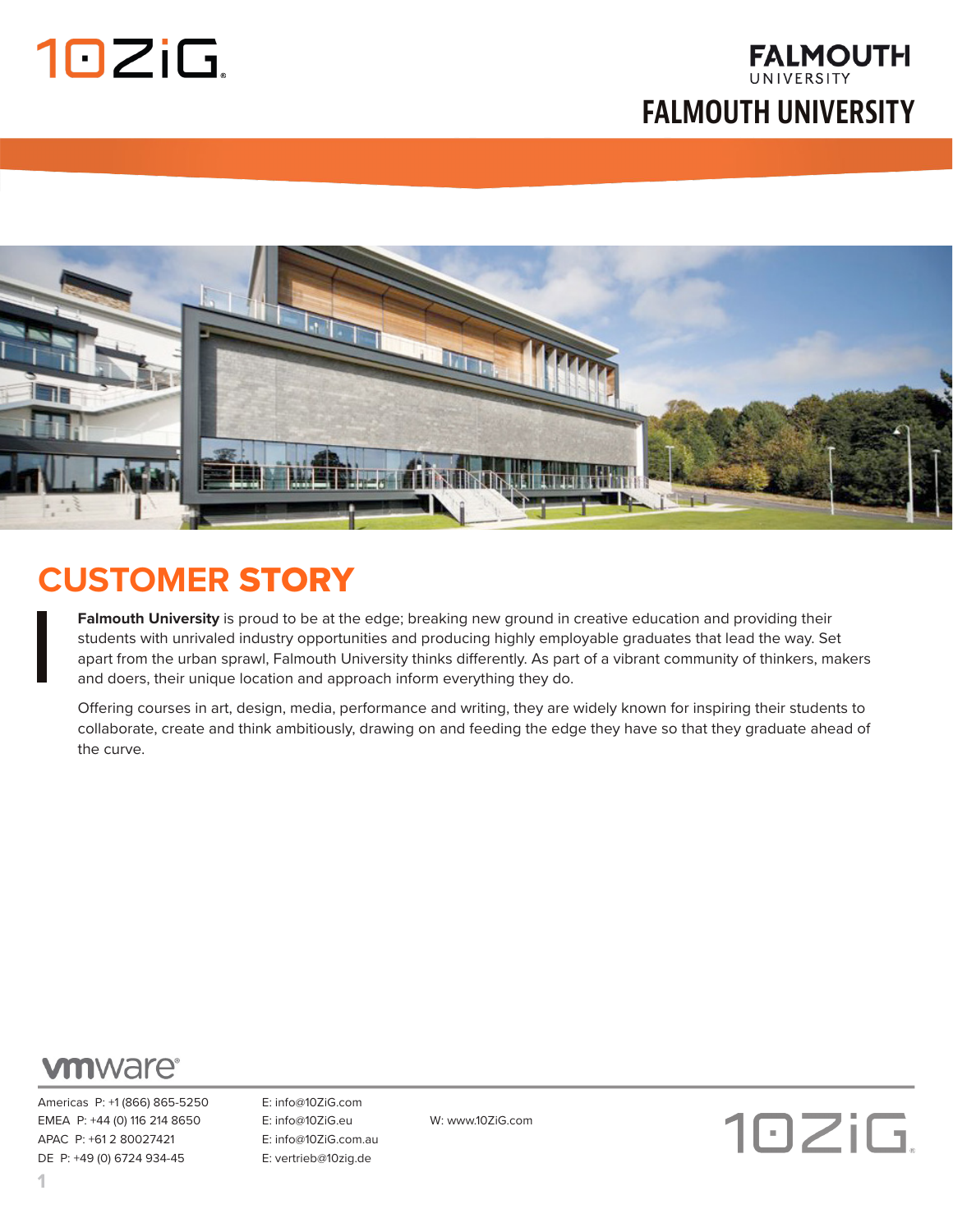#### **FALMOUTH** UNIVERSITY **FALMOUTH UNIVERSITY**



"We needed a more efficient desktop strategy which provided our users with ease of access, high level performance, heightened security and allowed the IT Management Team greater control of the desk top."

 **- Paul Alner, Head of Data Architecture** 

### **THE** CHALLENGE

As part of an on-going virtual desktop project, Falmouth University needed to replace old Dell OptiPlex PC's with secure, manageable, energy efficient devices optimized for the University's new VMware Horizon View desktop delivery service.

Paul Alner, Head of Data Architecture at Falmouth University said, "After virtualizing our servers with ESXi and vSphere, the next stage in our IT evolution was our desktop delivery service. We already had a VMware skillset within our workforce and so it made it an easy choice to implement VMware Horizon View.

Although we were happy with the progress that we were making, we knew that our current method of delivering applications through fat client PC's wasn't in keeping with our new, modern approach. We also manage the PC's through Altiris which is not a common skillset we have within the University. We needed a more efficient desktop strategy which provided our users with ease of access, high level performance, heightened security and allowed the IT Management Team greater control of the desktop.

Security is at the forefront in everything we do here at Falmouth. Our PCI compliance strategy ensures that our data is secured by the network and not locally. If a device is lost, stolen, or damaged then we need to make sure that no data is at risk. Also, as part of our PCI DSS, 'Payment Card Industry Data Security Standard', we have to prevent any data downloaded from our payment sites to a local file system hitting a local hard drive. Any new desktop device had to comply with these security standards.

We are partnered by FX Plus, the service delivery partner of both ourselves and the University of Exeter. They are always looking for opportunities to reduce our IT costs and management overhead, while at the same time finding ways to support our campus wide sustainability and green initiatives. The roofs here at Falmouth have eco gardens, eco cars are driven around campus, and we have the world's most sophisticated car park barrier system which monitors car sharing activity and helps to reward staff who take part. We feel that our desktops should be no different and so reducing our carbon footprint was a major factor for us in choosing a new device".

Americas P: +1 (866) 865-5250 E: info@10ZiG.com EMEA P: +44 (0) 116 214 8650 E: info@10ZiG.eu W: www.10ZiG.com APAC P: +61 2 80027421 E: info@10ZiG.com.au DE P: +49 (0) 6724 934-45 E: vertrieb@10zig.de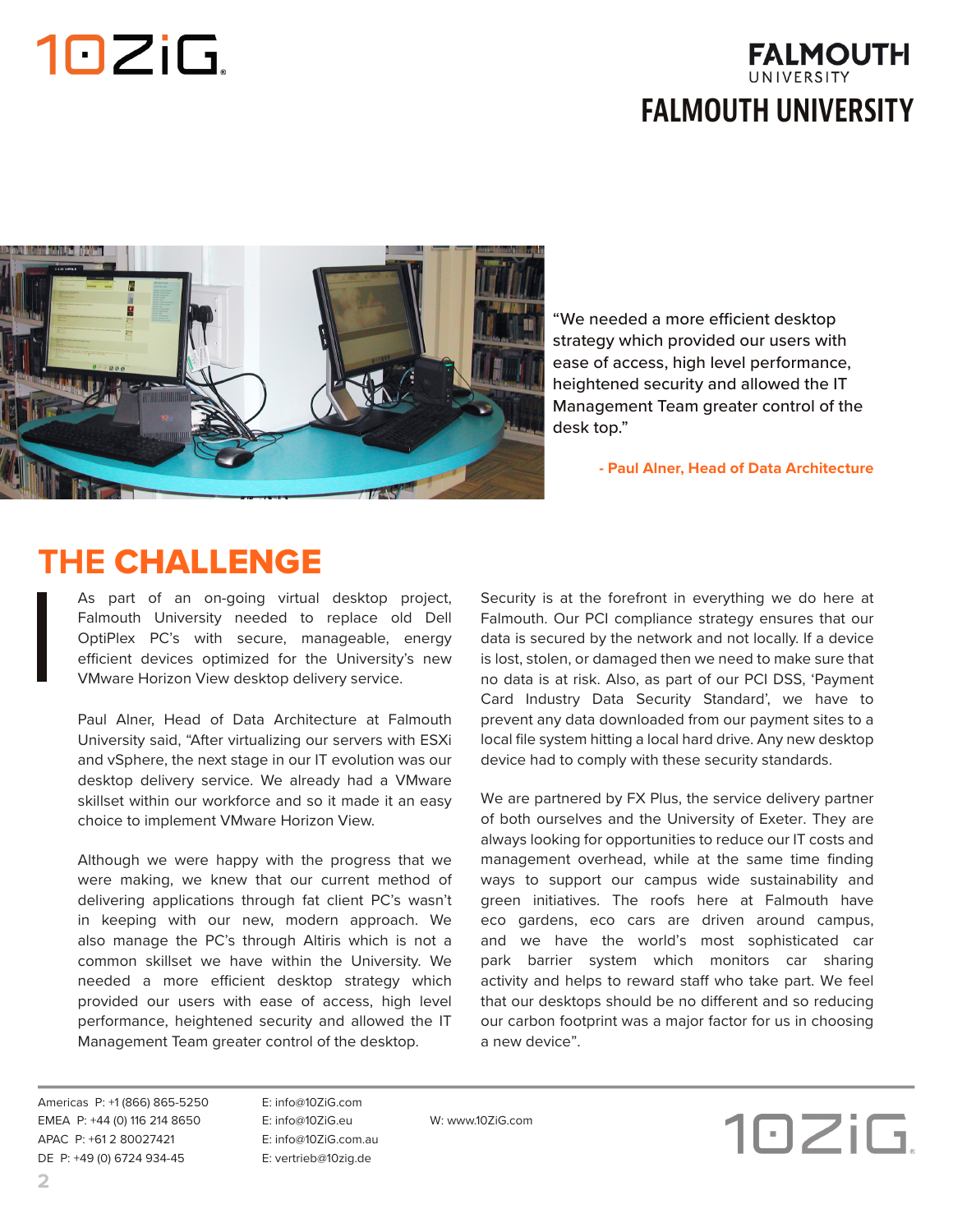

### **THE** SOLUTION

Falmouth University implemented 10ZiG's V1200 PCoIP Zero Client devices as well as the PCoIP Management tool. The V1200's utilize the latest TERA 2 chipset which is the true form of PCoIP. The University has close to one hundred 10ZiG Zero Clients and will continue to roll them out to replace PC's which reach the end of their life cycle.

"Looking at the criteria we had set out for new devices, it was apparent that Zero Clients were the way forward as they ticked all of the boxes. In terms of testing these devices, we set out to find vendors who could offer evaluation kits for us. At an exhibition in central London, we met IGEL, WYSE, HP, Samsung and 10ZiG, and out of all those vendors, 10ZiG came back to us first, paid us the most attention and showed keen and willingness to help us. We received a demo kit from 10ZiG a couple of days after the show and our 10ZiG Sales contact showed passion and commitment to what we were trying to achieve.

In terms of testing the device, the original Teradici chipset V9000 device that 10ZiG sent me performed really well. If I am being honest, we could have bought

this OEM hardware from a number of vendors, but 10ZiG differentiated themselves with first class support and service. Overall we felt that they provided better value for our money and so made the obvious choice to choose 10ZiG.

Later down the line, with the release of the TERA2 chipset, any weaknesses that were apparent in the original Teradici chipset have been ironed out in the new 10ZiG V1200 and they are performing superbly. 90% of our 10ZiG Zero Client hardware is the new TERA2 chipset model.

Initially, we aimed this desktop refresh at important sets of business users, such as secretaries and PA's who required the support of a wide range of USB peripherals. We felt that if we could get it right for these business cases with more complex requirements, then we could be could be extremely confident in pushing this out to the wider environment. All of our USB pass through requirements have been met with these devices and they are working in perfect harmony" Alner said.

"In terms of testing the device, the original Teradici chipset V9000 device that 10ZiG sent me performed really well. If I am being honest, we could have bought the OEM hardware from a number of vendors, but 10ZiG differentiated themselves with first class support and service. Overall we felt that they provided better value for our money and so we madethe obvious choice to choose 10ZiG. "

 **- Paul Alner, Head of Data Architecture** 



Americas P: +1 (866) 865-5250 E: info@10ZiG.com EMEA P: +44 (0) 116 214 8650 E: info@10ZiG.eu W: www.10ZiG.com APAC P: +61 2 80027421 E: info@10ZiG.com.au DE P: +49 (0) 6724 934-45 E: vertrieb@10zig.de